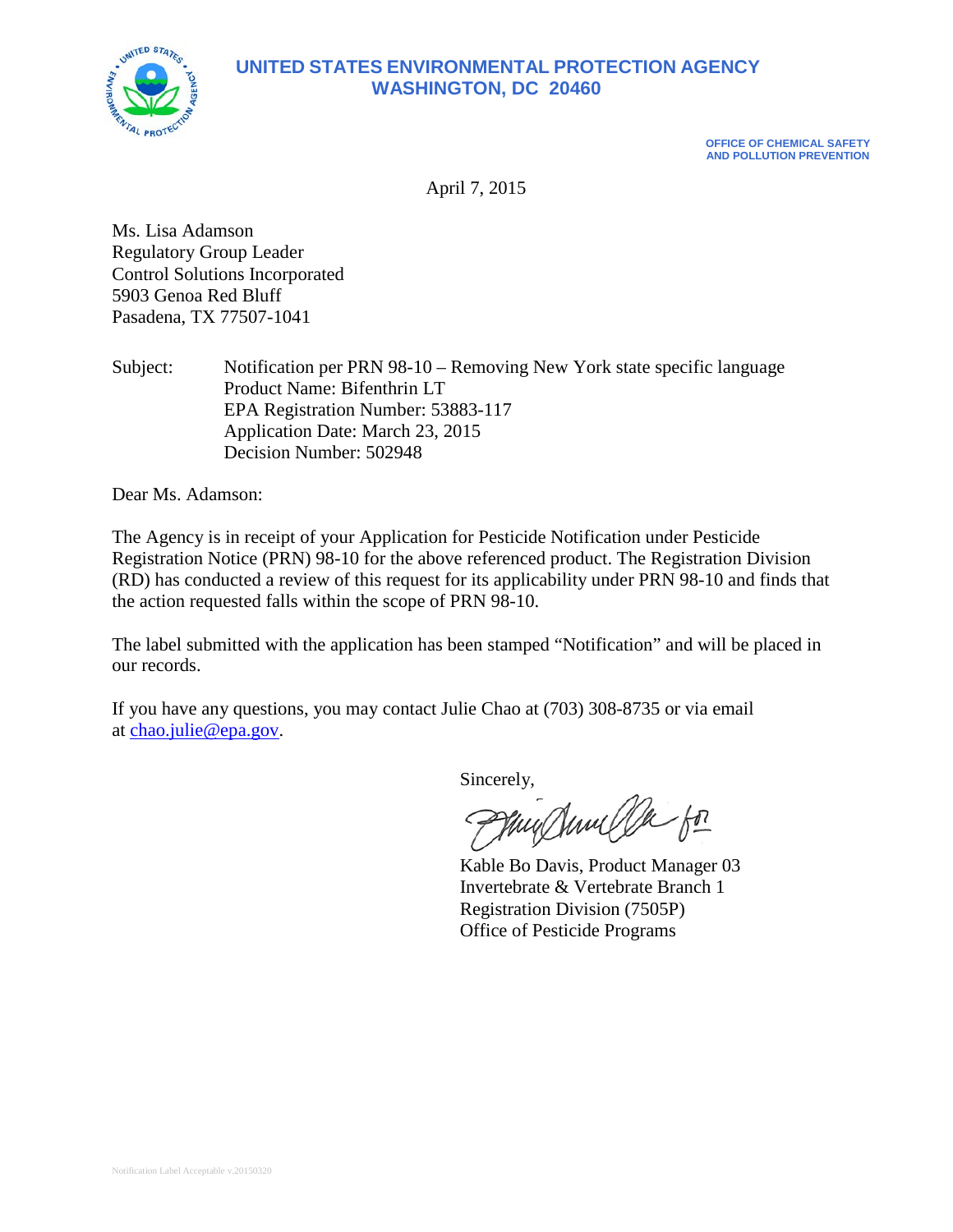# **Bifenthrin LT**

Only for Use and Storage by Commercial Applicators. To control listed insect pests and mites indoors, in interiorscapes and outdoors on ornamentals and lawns in landscaped areas around residential, institutional, public, commercial, and industrial buildings, parks, recreational areas and athletic fields.

| <b>Active Ingredient:</b> | By Wt. |
|---------------------------|--------|
|                           | 79%    |
|                           | 92.1%  |
|                           | 100.0% |

Contains 2/3 pound active ingredient per gallon. \*Cis isomers 97% minimum, trans isomers 3% maximum.

EPA Reg. No. 53883 - 117 EPA Est. No. 53883-TX-002 Control Solutions, Inc. 5903 Genoa-Red Bluff Pasadena, TX 77507-1041

# **NOTIFICATION**

# 53883-117<br>The applicant has certified that no

changes, other than those reported to the Agency have been made to the labeling. The Agency acknowledges this notification by letter dated:

4/7/2015

Net Contents

#### **KEEP OUT OF REACH OF CHILDREN CAUTION**

See other panels for additional precautionary information

**NOT FOR USE IN NEW YORK STATE WITHOUT THE PRODUCT BULLETIN FOR BIFENTHRIN LT INSECTICIDE/ MITICIDE.** 

| <b>FIRST AID</b>                                                                                          |                                                                                                                                                   |  |  |  |
|-----------------------------------------------------------------------------------------------------------|---------------------------------------------------------------------------------------------------------------------------------------------------|--|--|--|
| If swallowed                                                                                              | Call a poison control center or doctor immediately for treatment advice.<br>$\bullet$                                                             |  |  |  |
|                                                                                                           | Have person sip a glass of water if able to swallow.<br>$\bullet$                                                                                 |  |  |  |
|                                                                                                           | Do not induce vomiting unless told to do so by the poison control center<br>$\bullet$                                                             |  |  |  |
|                                                                                                           | or doctor.                                                                                                                                        |  |  |  |
|                                                                                                           | Do not give anything by mouth to an unconscious person.<br>٠                                                                                      |  |  |  |
| If in eyes                                                                                                | Hold eye open and rinse slowly and gently with water 15-20 minutes.<br>$\bullet$                                                                  |  |  |  |
|                                                                                                           | Remove contact lenses, if present, after the first 5 minutes, then<br>$\bullet$                                                                   |  |  |  |
|                                                                                                           | continuing rinsing eye.                                                                                                                           |  |  |  |
|                                                                                                           | Call a poison control center or doctor for treatment advice.<br>٠                                                                                 |  |  |  |
| If on skin or clothing                                                                                    | Take off contaminated clothing.<br>٠                                                                                                              |  |  |  |
|                                                                                                           | Rinse skin immediately with plenty of water for 15-20 minutes.<br>٠                                                                               |  |  |  |
|                                                                                                           | Call a poison control center or doctor for treatment advice.<br>٠                                                                                 |  |  |  |
| If inhaled                                                                                                | Move person to fresh air.<br>$\bullet$                                                                                                            |  |  |  |
|                                                                                                           | If person is not breathing, call 911 or an ambulance, then give artificial<br>$\bullet$<br>respiration, preferably by mouth-to-mouth if possible. |  |  |  |
|                                                                                                           | Call a poison control center or doctor for further treatment advice.                                                                              |  |  |  |
| Have the product container or label with you when calling a poison control center or doctor, or going for |                                                                                                                                                   |  |  |  |
|                                                                                                           | treatment. You may also contact the Poison Control Center 800-222-1222.                                                                           |  |  |  |
|                                                                                                           | Note to Physician - This product is a pyrethroid. If large amounts have been ingested, the stomach and                                            |  |  |  |
| intestine should be evacuated. Treatment is symptomatic and supportive. Digestible fats, oils, or alcohol |                                                                                                                                                   |  |  |  |
| may increase absorption and so should be avoided.                                                         |                                                                                                                                                   |  |  |  |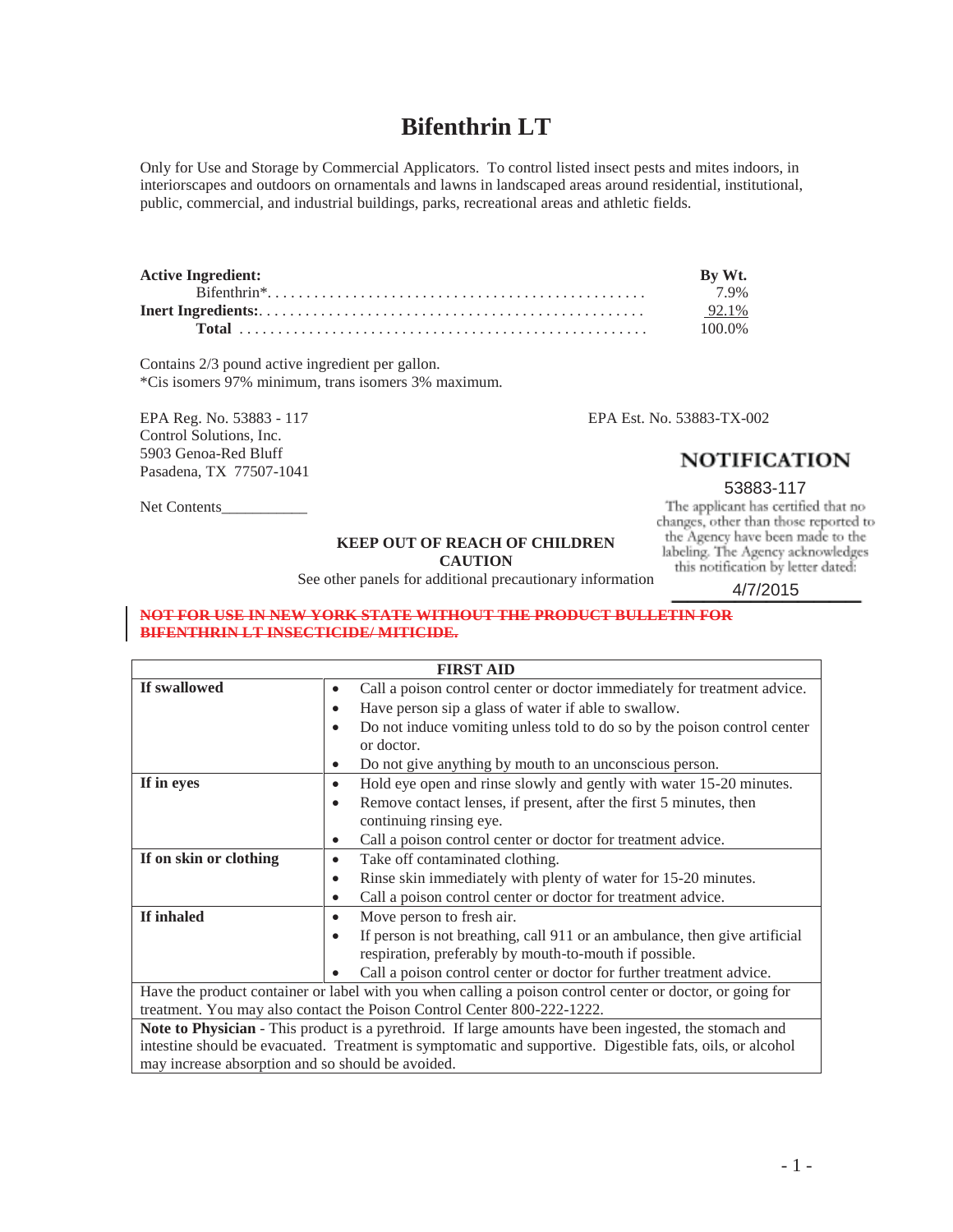# **PRECAUTIONARY STATEMENTS**

# **Hazards to Humans and Domestic Animals**

**CAUTION -** Harmful if swallowed, inhaled or absorbed through skin. Causes moderate eye irritation. Avoid breathing vapor or spray mist. Avoid contact with skin, eyes, or clothing. Wash thoroughly with soap and water after handling and before eating, drinking, chewing gum, using tobacco, or using the toilet. Remove contaminated clothing and wash clothing before reuse.

All pesticide handlers (mixers, loaders and applicators) must wear long sleeved shirt and long pants, socks, shoes and chemical resistant gloves. After the product is diluted in accordance with label directions for use, shirt, pants, socks, shoes and waterproof gloves are sufficient.

# **Environmental Hazards**

This pesticide is extremely toxic to fish and aquatic invertebrates. Do not apply directly to water, to areas where surface water is present or to intertidal areas below the mean high water mark. Drift and run-off from treated areas may be hazardous to aquatic organisms in neighboring areas. Do not contaminate water when disposing of equipment washwaters. Care should be used when spraying to avoid fish and reptile pets in/around ornamental ponds.

This product is highly toxic to bees exposed to direct treatment or residues on blooming crops or weeds. Do not apply this product or allow to drift to blooming crops if bees are visiting the treatment area.

# **Physical and Chemical Hazards**

Do not apply water-based dilutions of Bifenthrin LT to electrical conduits, motor housings, junction boxes, switch boxes, or other electrical equipment because of possible shock hazard.

# **DIRECTIONS FOR USE**

It is a violation of Federal Law to use this product in a manner inconsistent with its labeling. Do not apply a broadcast application to interior surfaces of homes. Do not apply this product through any kind of irrigation system.

Do not apply by air.

# **Do not apply in greenhouses and nurseries.**

Not for use on sod farm turf, golf course turf, or grass grown for seed.

# **STORAGE AND DISPOSAL**

**Prohibitions:** Do not contaminate water, food, or feed by storage or disposal.

**Pesticide Storage:** Keep out of reach of children and animals. Store in original containers only. Store in a cool, dry place and avoid excess heat. Carefully open containers. After partial use replace lids and close tightly. Do not put concentrate or dilute material into food or drink container.

**In case of spill, avoid contact, isolate area and keep out animals and unprotected persons. Confine spills.**

**To Confine Spill:** If liquid, dike surrounding area or absorb with sand, cat litter, or commercial clay. If dry material, cover to prevent dispersal. Place damaged package in a holding container. Identify contents. **In the event of a major spill call 1-800-424-9300 (CHEMTREC).**

**Pesticide Disposal:** Pesticide wastes are toxic. Do not contaminate water, food, or feed by storage or disposal. Improper disposal of excess pesticide, spray mixture, or rinsate is a violation of Federal Law. Dispose of excess or waste pesticide by use according to label directions, or contact your State Pesticide or Environmental Control Agency, or the Hazardous Waste representative at the nearest EPA Regional Office for guidance.

# **Container Disposal:**

Plastic Container: Triple rinse (or equivalent). Then offer for recycling or reconditioning, or puncture and dispose of in a sanitary landfill, or incineration, or if allowed by state and local authorities, by burning. If burned, stay out of smoke.

Returnable/Refillable Sealed Container: Do not rinse container. Do not empty remaining formulated product. Do not break seals. Return intact to point of purchase.

Metal Container: Triple rinse (or equivalent). Then offer for recycling or reconditioning, or puncture and dispose of in a sanitary landfill, or by other procedures approved by state and local authorities. Do not cut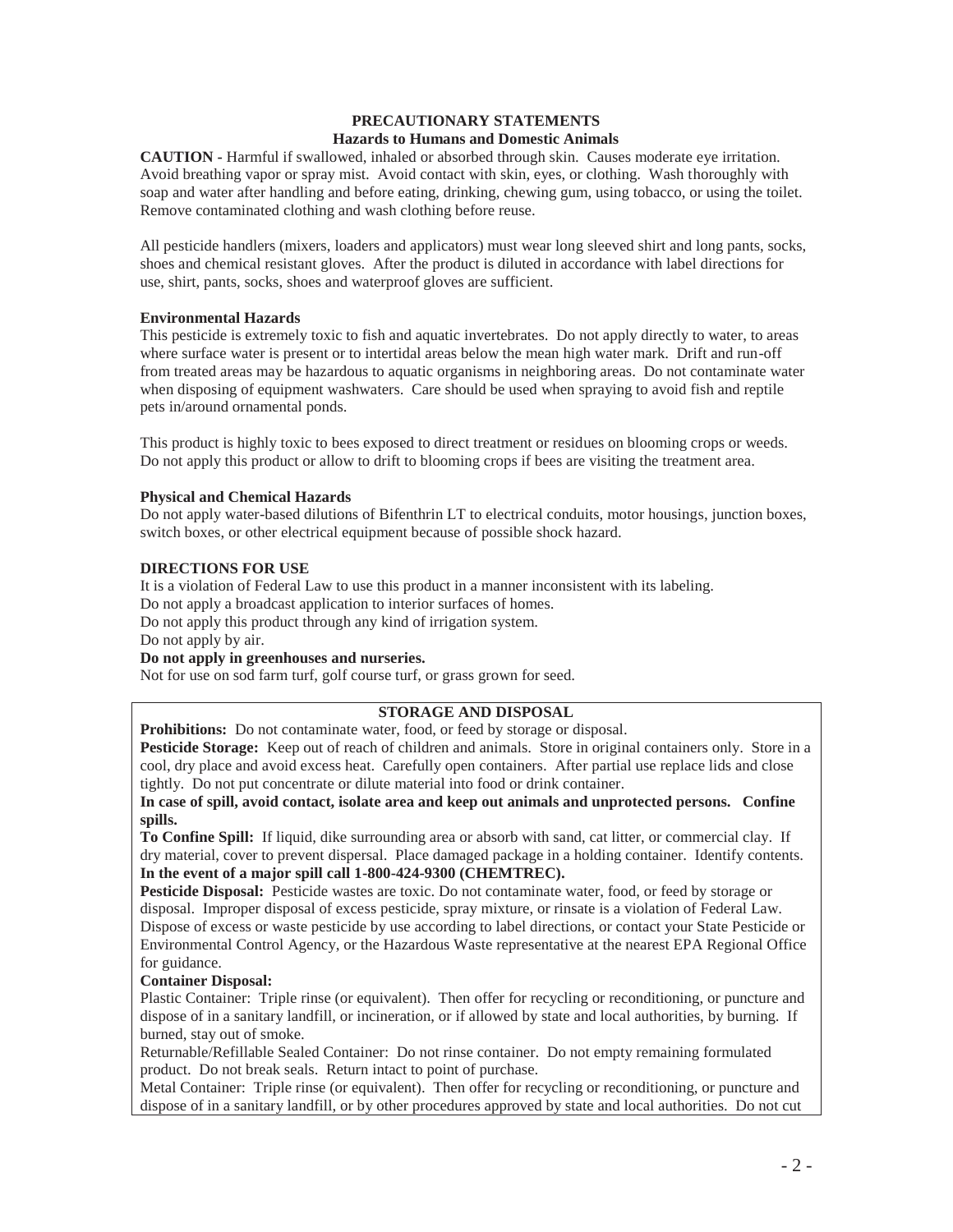or weld metal containers.

#### **Formula for Determining the Active Ingredient Content of the Finished Spray Mixture:** The

following formula may be used to determine the percent active ingredient that is in the spray tank after mixing Bifenthrin LT:

 $(7.9)$ (Fl. Oz. of Bifenthrin LT added to tank) = Percent Active Ingredient of spray mix (Gallons of finished spray mix)(128)

# **IMPREGNATION AND APPLICATION OF BIFENTHRIN LT ON DRY BULK LAWN FERTILIZERS**

Bifenthrin LT may be impregnated on dry bulk fertilizers. When applied as directed, Bifenthrin LT/dry bulk fertilizer mixtures provide insect control equal to that provided by the same rates of Bifenthrin LT applied in water.

Impregnation: Apply using a minimum of 2.3 pounds of dry bulk fertilizer per 1,000 sq. ft. with the required amount of Bifenthrin LT per 1,000 sq. ft. Use a closed rotary-drum mixer or a similar type of closed blender equipped with suitable spray equipment. The spray nozzle(s) should be positioned to provide a uniform, fine, spray pattern over the tumbling fertilizer for thorough coverage. The physical properties of fertilizers vary, particularly in liquid absorptive capacity. When absorptivity is sufficient, simple spray impregnation of the fertilizer with Bifenthrin LT provides a satisfactory dry mixture. If the absorptive capacity is inadequate, use of a highly absorptive powder is required to provide a dry, flowable mixture. Microcel E (Johns-Manville Products Corporation) is a recommended absorbent powder. Generally less than 2% by weight of Microcel E is required. **DO NOT** impregnate Bifenthrin LT onto straight coated ammonium nitrate or straight limestone because these materials will not absorb the insecticide. Dry fertilizer blends containing mixtures of ammonium nitrate or limestone may be impregnated with Bifenthrin LT.

The amount of Bifenthrin LT actually required in the preparation of individual fertilizer mixtures should be determined carefully for each production operation. This is necessary to ensure that the amount of pesticide actually contained in the mixture applied to the soil represents the correct rate of use. Bulk fertilizer impregnated with Bifenthrin LT should be applied immediately, not stored.

All individual Federal and State regulations relating to bulk dry fertilizer blending, registration, labeling, and application of the mixtures are the responsibility of the individual and/or company selling the fertilizer and Bifenthrin LT mixture.

Fertilizer for this use should be Grass/Lawn fertilizers recommended for specific regions.

# **General Application Instructions**

Not for use on plants being grown for sale or other commercial use, or for commercial seed production, or for research purposes. For use on plants intended only for aesthetic purposes or climatic modifications and being grown in interior plantscapes, ornamental gardens or parks, or lawns and grounds.

Bifenthrin LT formulation mixes readily with water and other aqueous carriers, and controls listed insects and mites on trees, shrubs, foliage plants, non-bearing fruit and nut trees, and flowers in interiorscapes including hotels, shopping malls, office buildings, etc, and outdoor plantscapes, including around residential dwellings, parks, institutional buildings, recreational areas, athletic fields and home lawns. Non-bearing crops are perennial crops that will not produce a harvestable raw agricultural commodity during the season of application.

Bifenthrin LT may be tank-mixed with other pesticides, including insect growth regulators. When tank mixing Bifenthrin LT with other pesticides, observe all precautions and limitations on each separate product label. The physical compatibility of Bifenthrin LT may vary with different sources of pesticide products, and local cultural practices. Any tank mixture which has not been previously tested should be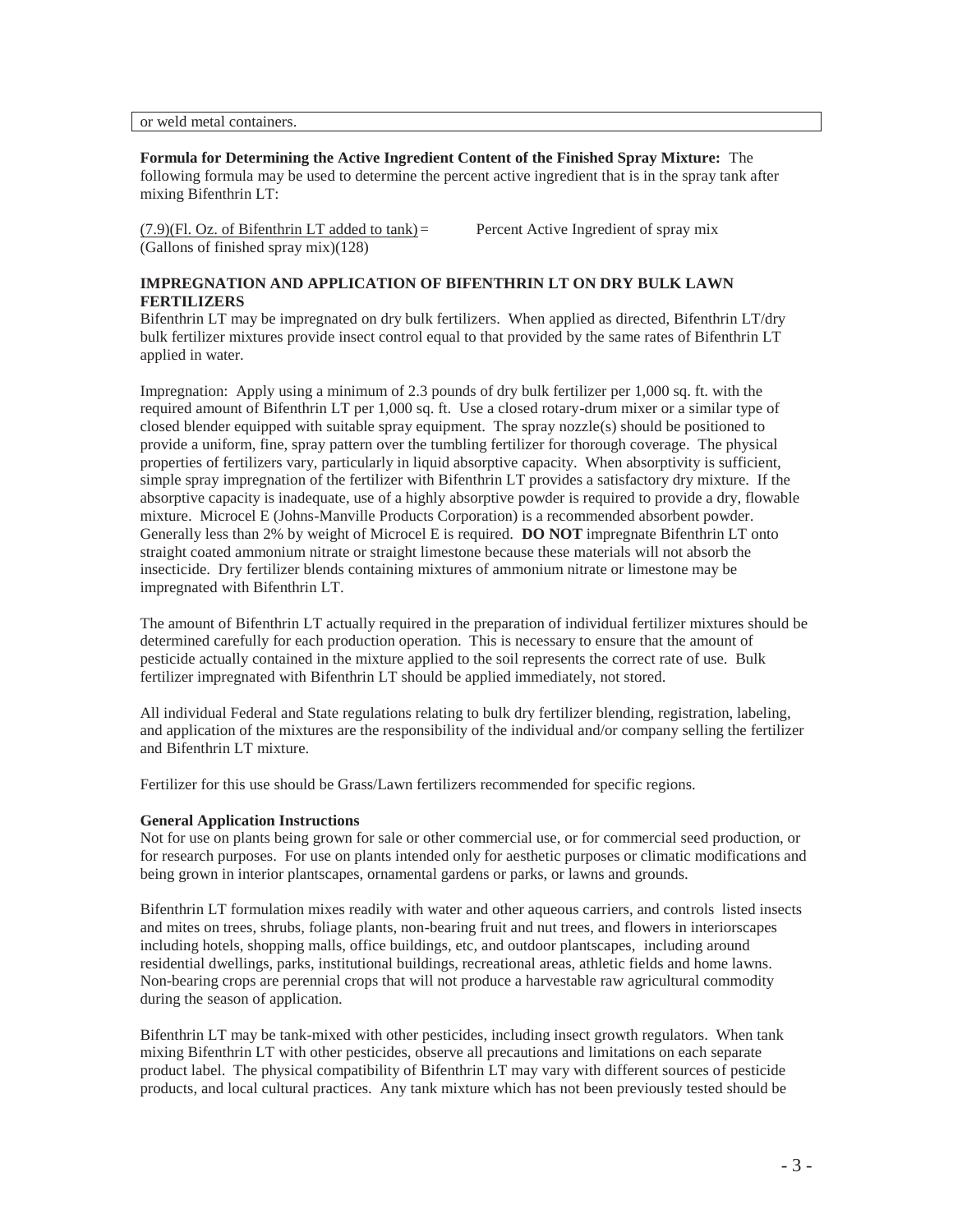prepared on a small scale (pint or quart jar), using the proper proportions of pesticides and water to ensure the physical compatibility of the mixture.

The following procedure is recommended for preparation of a new tank mix, unless specified otherwise in label directions: 1) Add wettable powder to tank water, 2) Agitate, 3) Add liquids and flowables, 4) Agitate, 5) Add emulsifiable concentrates, and 6) Agitate. If a mixture is found to be incompatible following this order of addition, try reversing the order of addition, or increase the volume of water. **Note:**  If the tank-mixture is found to be compatible after increasing the amount of water, then the sprayer will need to be recalibrated for a higher volume application. Do not allow tank mix to stand overnight

**Resistance:** Some insects are known to develop resistance to products used repeatedly for control. Because the development of resistance cannot be predicted, the use of this product should conform to resistance management strategies established for the use area. Consult your local or state pest management authorities for details.

If resistance to this product develops in your area, this product, or other products with a similar mode of action, may not provide adequate control. If poor performance cannot be attributed to improper application or extreme weather conditions, a resistant strain of insect may be present. If you experience difficulty with control and suspect that resistance is a reasonable cause, immediately consult your local company representative or pest management advisor for the best alternative method of control for you area.

#### **APPLICATION**

**LAWNS:** Apply Bifenthrin LT as a surface or sub-surface treatment. Use application volumes of up to 10 gallons per 1000 square feet to get uniform coverage when treating dense grass foliage.

For low volume applications, less than 2 gallons/ 1000 square feet, immediate irrigation of treated area with at least 0.25 inches of water following application to ensure efficacy of listed sub-surface pests, including, Mole Crickets.

#### **LAWN APPLICATION RATES**

The application rates listed in the following table will provide excellent control of the respective pests under typical conditions. However, at the discretion of the applicator, Bifenthrin LT may be applied at up to 1 fluid oz. per 1000 square feet to control each of the pests listed in this Table. The higher application rates should be used when maximum residual control is desired.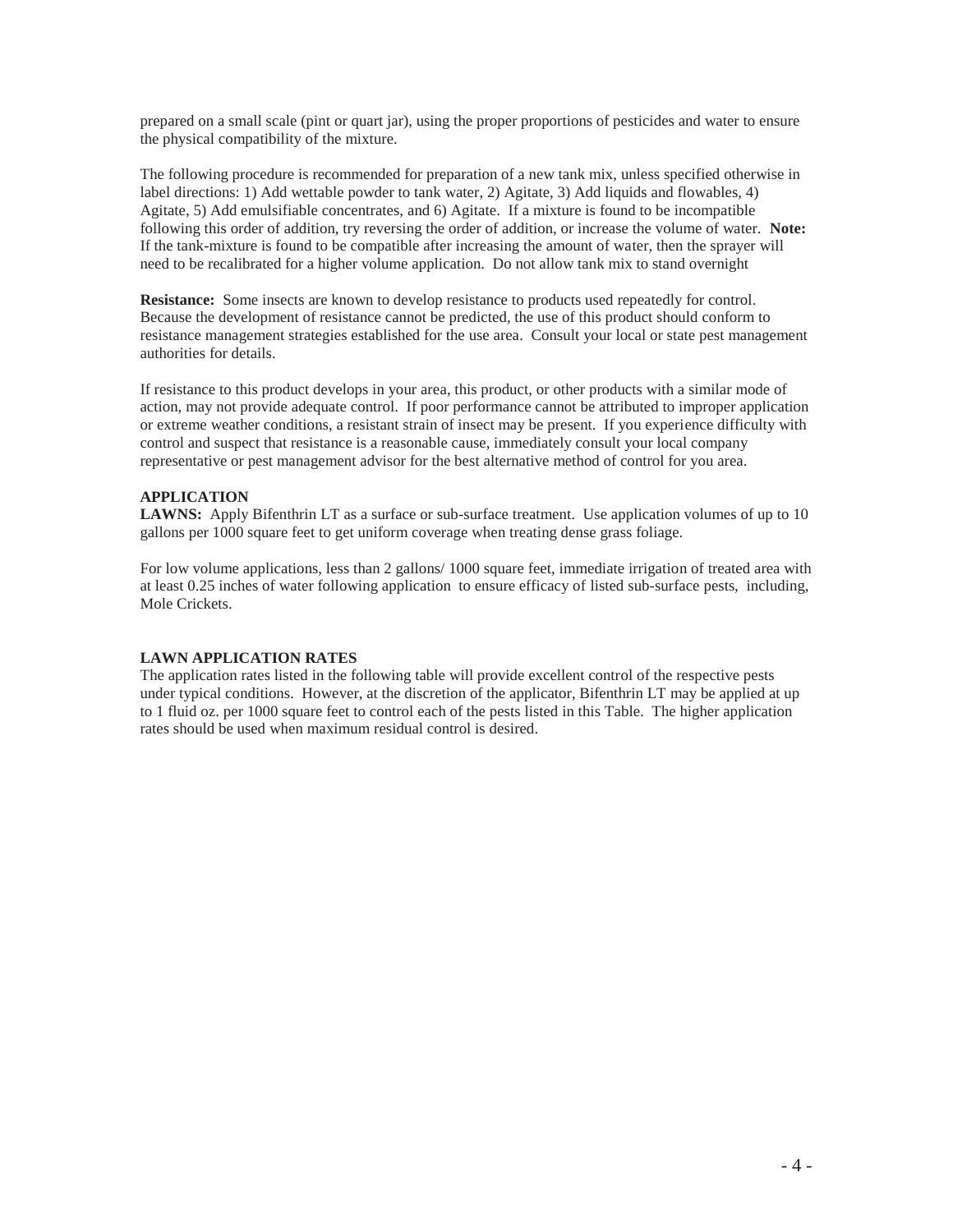| Pest                               | <b>Application Rate</b><br><b>Bifenthrin LT</b> |
|------------------------------------|-------------------------------------------------|
| Armyworms <sup>1</sup>             | $0.18 - 0.25$                                   |
| Cutworms <sup>1</sup>              | fluid oz. per 1000 sq. ft.                      |
| Sod Webworm <sup>1</sup>           |                                                 |
| Annual Bluegrass Weevil            | $0.25 - 0.5$                                    |
| (Hyperodes)(Adult) <sup>2</sup>    | fluid oz. per 1000 sq. ft.                      |
| <b>Banks Grass Mite6</b>           |                                                 |
| Billbugs (Adult) <sup>3</sup>      |                                                 |
| <b>Black Turfgrass Ataenius</b>    |                                                 |
| $(Adult)^4$                        |                                                 |
| Centipedes                         |                                                 |
| Chinch Bugs <sup>5</sup>           |                                                 |
| Crickets                           |                                                 |
| Earwigs                            |                                                 |
| Fleas (Adult)                      |                                                 |
| Grasshoppers                       |                                                 |
| Leafhoppers                        |                                                 |
| Mealybugs                          |                                                 |
| Millipedes                         |                                                 |
| Mites <sup>6</sup>                 |                                                 |
| Pillbugs                           |                                                 |
| Sowbugs                            |                                                 |
| Ants                               | $0.5 - 1.0$                                     |
| Fleas $(Larvae)^7$                 | fluid oz. per 1000 sq. ft.                      |
| Imported Fire Ants <sup>8</sup>    |                                                 |
| Japanese Beetle (Adult)            |                                                 |
| Mole Cricket (Adult) <sup>9</sup>  |                                                 |
| Mole Cricket (Nymph) <sup>10</sup> |                                                 |
| Ticks <sup>11</sup>                |                                                 |

#### **Comments**

**Armyworms, Cutworms and Sod Webworms:** To ensure optimum control, delay watering (irrigation) or mowing for 24 hours after application. If the grass area is being maintained at a mowing height of greater than 1 inch, then higher application rates (Up to 1 fluid oz. per 1000 square feet) may be required during periods of high pest pressure.

²**Annual Bluegrass Weevil (***Hyperodes)* **adults:** Applications should be timed to control adult weevils as they leave their overwintering sites and move in to grass areas. This movement generally begins when *Forsythia* is in full bloom and concludes when flowering dogwood (*Cornus florida)* is in full bloom. Consult your State Cooperative Extension Service for more specific information regarding application timing.

**³Billbug adults:** Applications should be made when adult billbugs are first observed during April and May. Degree day models have been developed to optimize application timing. Consult your State Cooperative Extension Service for information specific to your region. In temperate regions, spring applications targeting billbug adults will also provide control of over-wintered chinch bugs. **<sup>4</sup>**

**Black Turfgrass Ataenius adults:** Applications should be made during May and July to control the first and second generation of black turfgrass ataenius adults, respectively. The May application should be timed to coincide with the full bloom stage of Vanhoutte spiraea (*Spiraea vanhouttei*) and horse chestnut (*Aesculus hippocastanum).* The July application should be timed to coincide with the blooming of Rose of Sharon (*Hibiscus syriacus).* **<sup>5</sup>**

<sup>5</sup>Chinch Bugs: Chinch bugs infest the base of grass plants and are often found in the thatch layer. Irrigation of the grass area before treatment will optimize the penetration of the insecticide to the area where the chinch bugs are located. Use higher volume applications if the thatch layer is excessive or if a relatively long mowing height is being maintained. Chinch Bugs can be one of the most difficult pests to control in grasses and the higher application rates (Up to 1 fluid oz. per 1000 square feet) may be required to control populations that contain both nymphs and adults during the middle of the summer.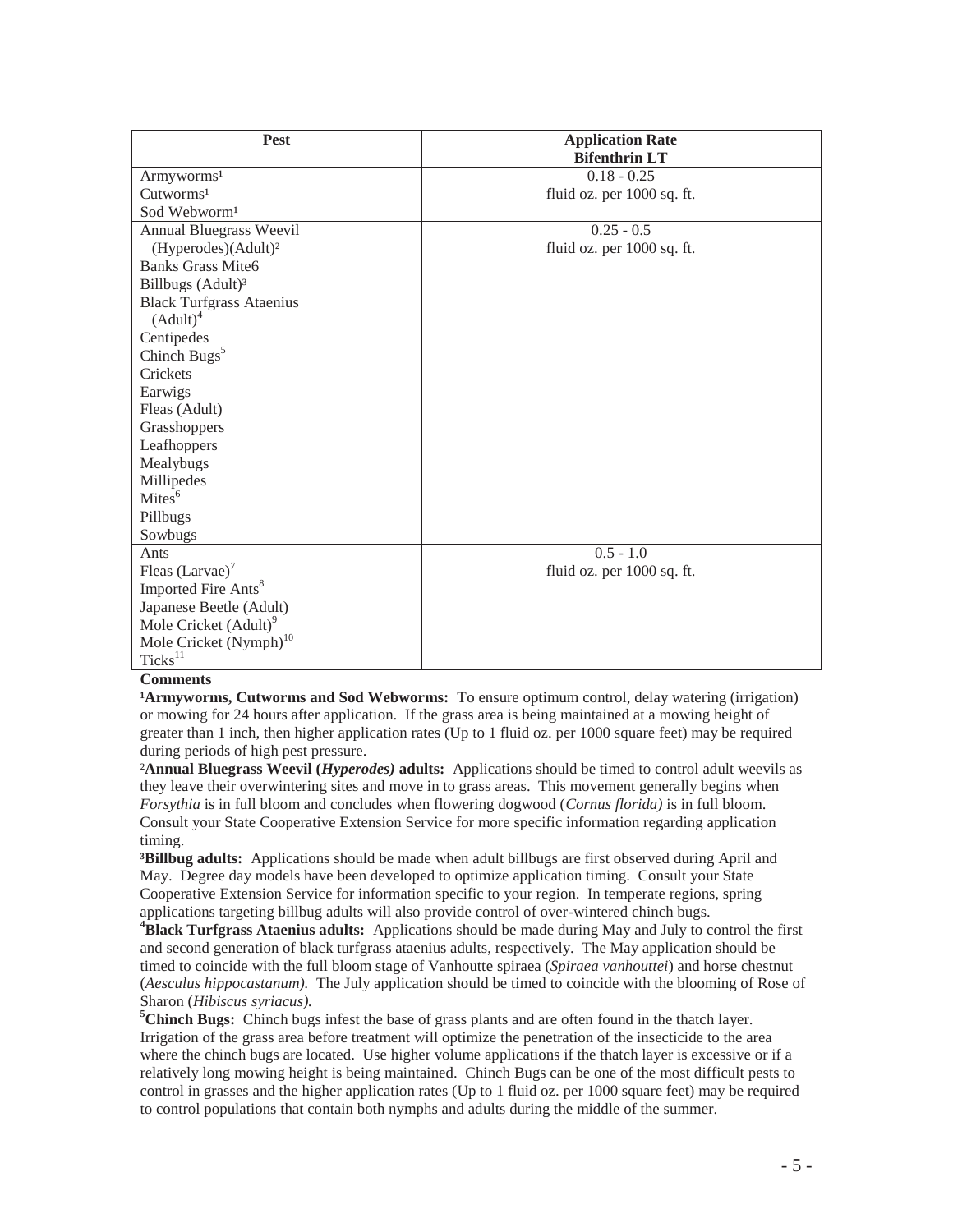**6 Mites:** To ensure optimal control of eriophyid mites, apply in combination with the labeled application rate of a surfactant. A second application, five to seven days after the first, may be necessary to achieve acceptable control.

<sup>7</sup>**Flea Larvae:** Flea larvae develop in the soil of shaded areas that are accessible to pets or other animals. Use a higher volume application when treating these areas to ensure penetration of the insecticide into the soil. Note: If the lawn area is being treated with Bifenthrin LT at 0.25 fluid oz. per 1000 square feet for adult flea control, then the larval application rate may be achieved by increasing the application volume two-to four- fold.

**8 Imported Fire Ants:** Control will be optimized by combining broadcast applications that will control foraging workers and newly mated fly-in queens with mound drenches that will control existing colonies. If the soil is not moist, then it is important to irrigate before application or use a high volume application. Broadcast treatments should apply 1 fluid oz. per 1,000 square feet. Mounds should be treated by diluting 1 teaspoon of Bifenthrin LT per gallon of water and applying 1 to 2 gallons of finished spray per mound. The mounds should be treated with sufficient force to break their apex and allow the insecticide solution to flow into the ant tunnels. A four foot diameter circle around the mound should also be treated. For best results, apply in cool weather (65-80ºF) or in early morning or late evening hours. Note: a spray rig that is calibrated to apply 1 fluid oz. per 1,000 square feet of Bifenthrin LT in 5 gallons per 1,000 square feet contains the approximate dilution (1 teaspoon per gallon) that is required for fire ant mound drenches in the spray tank.

<sup>9</sup>Mole Cricket adults: Achieving acceptable control of adult mole crickets is difficult because preferred grass areas are subject to continuous invasion during the early spring by this extremely active stage. Applications should be made as late in the day as possible and should be watered in with up to 0.5 inches of water immediately after treatment. If the soil is not moist, then it is important to irrigate before application to bring the mole crickets closer to the soil surface where contact with the insecticide will be maximized. Grass areas that receive pressure from adult mole crickets should be treated at peak egg hatch to ensure optimum control of subsequent nymph populations (see below).

<sup>16</sup>Mole Cricket nymphs: Grass areas that received intense adult mole cricket pressure in the spring should be treated immediately prior to peak egg hatch. Optimal control is achieved at this time because young nymphs are more susceptible to insecticides and they are located near the soil surface where the insecticide is most concentrated. Control of larger, more damaging, nymphs later in the year may require both higher application rates and more frequent application to maintain acceptable control. Applications should be made as late in the day as possible and should be watered in with up to 0.5 inches of water immediately after treatment. If the soil is not moist, then it is important to irrigate before application to bring the mole

crickets closer to the soil surface where contact with the insecticide will be maximized. **11Ticks (Including ticks that may transmit Lyme Disease and Rocky Mountain Spotted fever):** Do not make spot applications. Treat entire area where exposure to ticks may occur. Use the higher spray volumes when treating areas with dense ground cover or heavy leaf litter. Ticks may be reintroduced from surrounding areas on host animals. Retreatment may be necessary to achieve and/or maintain control during periods of high pest pressure. Repeat application is necessary only if there are signs of renewed activity. Repeat applications must be limited to no more than once per seven days.

**Deer Ticks (***Ixodes sp.)* have a complicated life cycle that ranges over a two year period and involves fourlife stages. Applications should be made in the late fall and/or early spring to control adult ticks that are usually located on brush or grass above the soil surface and in mid to late spring to control larvae and nymphs that reside in the soil and leaf litter.

**American dog ticks** may be a considerable nuisance in suburban settings, particularly where homes are built on land that was previously field or forest. These ticks commonly congregate along paths or roadways where humans are likely to be encountered. Applications should be made as necessary from midspring to early fall to control American dog tick larvae, nymphs and adults.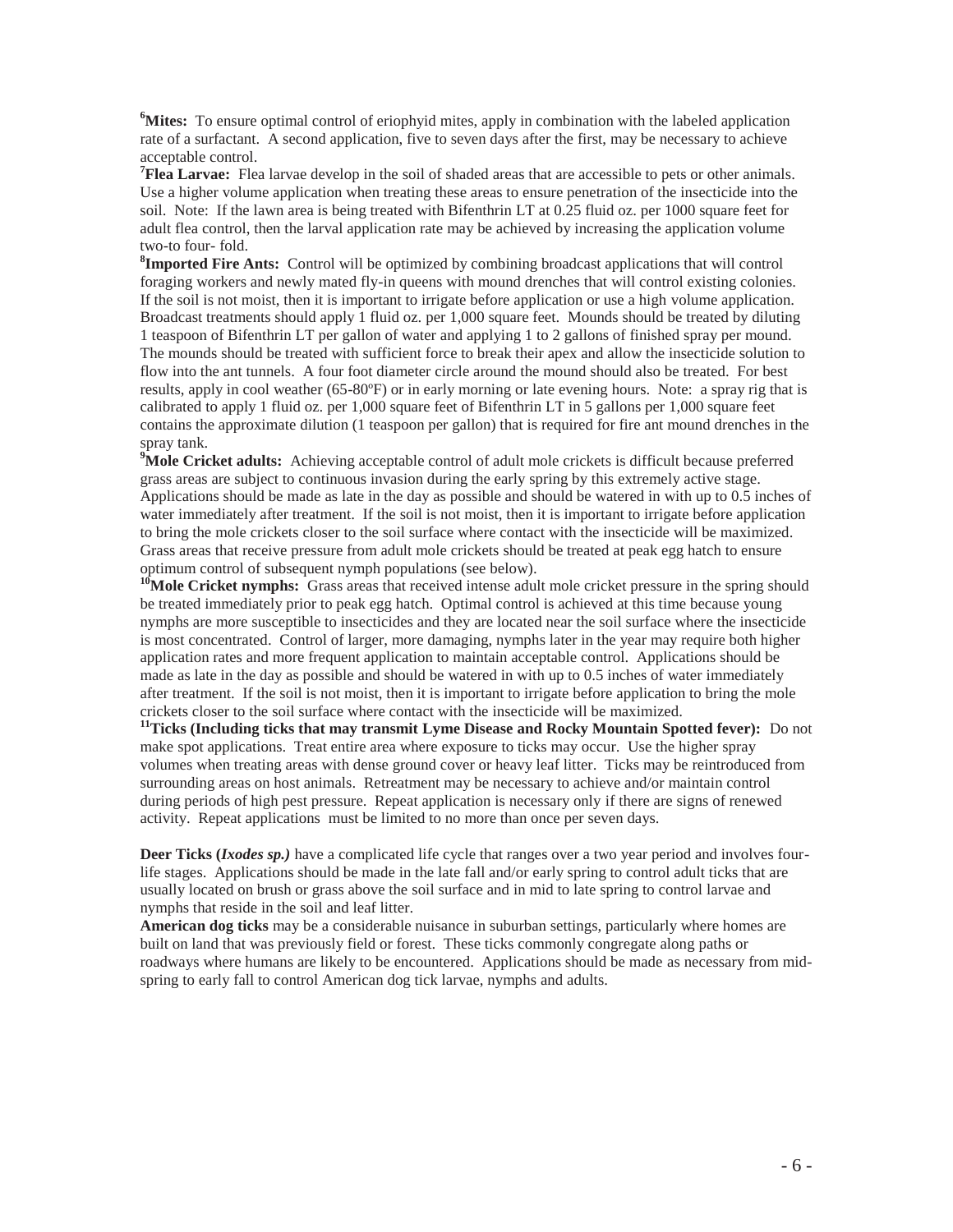| <b>Application</b> | <b>Application</b>  | <b>Bilenthrin L1 Lawn Dilution Chart</b><br>Fluid Ounces* of Bifenthrin LT Diluted to these Volumes of |                          |         |                  |
|--------------------|---------------------|--------------------------------------------------------------------------------------------------------|--------------------------|---------|------------------|
| Volume:            | Rate:               | <b>Finished Spray</b>                                                                                  |                          |         |                  |
| <b>Gallons Per</b> | <b>Fluid Ounces</b> | 1                                                                                                      | 5                        | 10      | 100              |
| 1,000 Sq. Ft.      | per 1,000 Sq.       | gallon                                                                                                 | gallons                  | gallons | gallons          |
|                    | Ft.                 |                                                                                                        |                          |         |                  |
| 1.0                | 0.18                | 0.18                                                                                                   | 0.90                     | 1.8     | 18.0             |
| 1.0                | 0.25                | 0.25                                                                                                   | 1.25                     | 2.5     | 25.0             |
| 1.0                | 0.5                 | 0.5                                                                                                    | 2.5                      | 5.0     | 50.0             |
| 1.0                | 1.0                 | 1.0                                                                                                    | 5.0                      | 10.0    | 100.0            |
| 2.0                | 0.18                | $\overline{\phantom{a}}$                                                                               | 0.45                     | 0.90    | 9.0              |
| 2.0                | 0.25                | 0.13                                                                                                   | 0.63                     | 1.25    | 12.5             |
| 2.0                | 0.5                 | 0.25                                                                                                   | 1.25                     | 2.5     | 25.0             |
| 2.0                | 1.0                 | 0.5                                                                                                    | 2.5                      | 5.0     | 50.0             |
| 3.0                | 0.18                |                                                                                                        | 0.30                     | 0.60    | 6.0              |
| 3.0                | 0.25                |                                                                                                        | 0.42                     | 0.83    | 8.3              |
| 3.0                | 0.5                 | 0.17                                                                                                   | 0.83                     | 1.67    | 16.7             |
| 3.0                | 1.0                 | 0.33                                                                                                   | 1.67                     | 3.33    | 33.3             |
| 4.0                | 0.18                | ÷,                                                                                                     | 0.23                     | 0.45    | 4.5              |
| 4.0                | 0.25                |                                                                                                        | 0.31                     | 0.63    | 6.3              |
| 4.0                | 0.5                 | 0.13                                                                                                   | 0.63                     | 1.25    | 12.5             |
| 4.0                | 1.0                 | 0.25                                                                                                   | 1.25                     | 2.5     | 25.0             |
| $\overline{5.0}$   | 0.18                | $\overline{a}$                                                                                         | 0.18                     | 0.36    | $\overline{3.6}$ |
| 5.0                | 0.25                |                                                                                                        | 0.25                     | 0.5     | 5.0              |
| 5.0                | 0.5                 | 0.1                                                                                                    | 0.5                      | 1.0     | 10.0             |
| 5.0                | 1.0                 | 0.2                                                                                                    | $1.0\,$                  | 2.0     | 20.0             |
| 10.0               | 0.18                | $\overline{\phantom{a}}$                                                                               | $\overline{\phantom{0}}$ | 0.18    | $\overline{1.8}$ |
| 10.0               | 0.25                |                                                                                                        | 0.13                     | 0.25    | 2.5              |
| 10.0               | 0.5                 |                                                                                                        | 0.25                     | 0.5     | 5.0              |
| 10.0               | 1.0                 | 0.1                                                                                                    | 0.5                      | 1.0     | 10.0             |

**Bifenthrin LT Lawn Dilution Chart** 

\*To convert to millimeters, multiply by 29.57

1 fluid ounce  $= 29.57$  ml  $= 2$  tablespoons  $= 6$  teaspoons

Do not use household utensils to measure Bifenthrin LT.

# **ORNAMENTALS AND TREES**

For ornamental applications (including trees, shrubs, ground covers, bedding plants, and foliage plants) apply 0.125 to 1.0 fl. oz. of Bifenthrin LT per 1,000 square feet or 5.4 to 43.5 fl. oz. per 100 gallons. Bifenthrin LT may be diluted and applied in various volumes of water providing that the maximum label rate (1.0 fluid oz. per 1,000 square feet or 43.5 fl. oz. per 100 gallons.) is not exceeded. Bifenthrin LT may be applied through low volume application equipment by dilution with water or other carriers and providing that the maximum label rate (1.0 fluid oz. per 1,000 square feet or 43.5 fl. oz. per 100 gallons) is not exceeded.

Apply the specified application rate as a full coverage foliar spray. Repeat treatment as necessary to achieve control using higher application rates as pest pressure & foliage area increases. Repeat application must be limited to no more than once per seven days.

Certain cultivars may be sensitive to the final spray solution. A small number of plants should be treated and observed for one week prior to application to the entire planting.

Use of an alternate class of chemistry in a treatment program is recommended to prevent or delay pest resistance.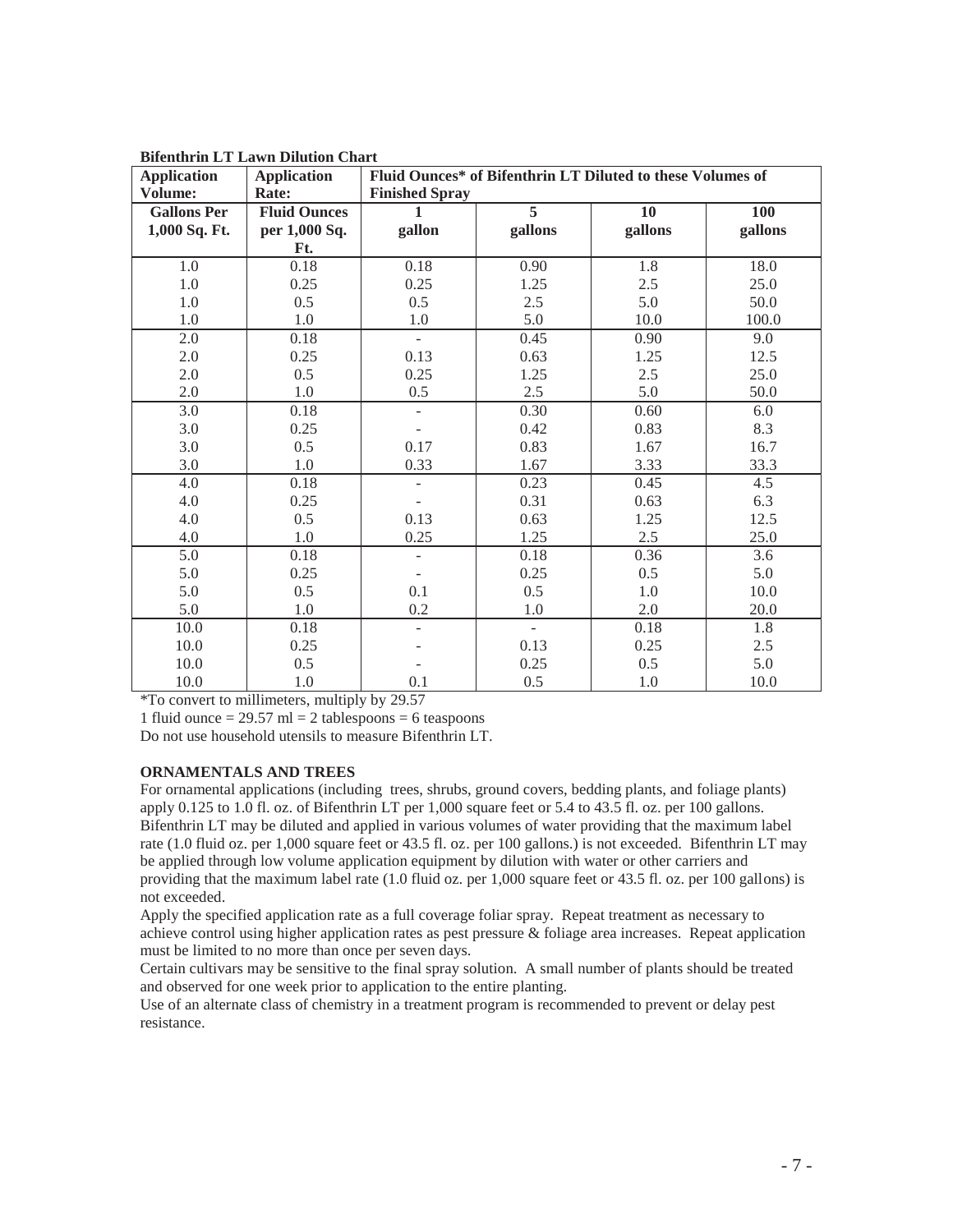#### **Bifenthrin LT Ornamental Dilution Chart**

|                 | <b>Application Volume: Gallons</b> | <b>Application</b>     | Fluid Ounces* of Bifenthrin LT Diluted to these |           |            |             |
|-----------------|------------------------------------|------------------------|-------------------------------------------------|-----------|------------|-------------|
|                 | Per                                | Rate: Fl Oz.           | <b>Volumes of Finished Spray</b>                |           |            |             |
|                 |                                    | per<br>$1,000$ sq. ft. |                                                 |           |            |             |
| $1,000$ sq. ft. | Acre                               |                        | 1 gallons                                       | 5 gallons | 10 gallons | 100 gallons |
| 2.3             | 100                                | 0.125                  |                                                 | 0.27      | 0.54       | 5.4         |
| 2.3             | 100                                | 0.25                   | 0.11                                            | 0.54      | 1.08       | 10.8        |
| 2.3             | 100                                | 0.5                    | 0.22                                            | 1.09      | 2.17       | 21.7        |
| 2.3             | 100                                | 1.0                    | 0.44                                            | 2.17      | 4.35       | 43.5        |
| 4.6             | 200                                | 0.125                  |                                                 | 0.14      | 0.27       | 2.7         |
| 4.6             | 200                                | 0.25                   |                                                 | 0.27      | 0.54       | 5.4         |
| 4.6             | 200                                | 0.5                    | 0.11                                            | 0.54      | 1.09       | 10.9        |
| 4.6             | 200                                | 1.0                    | 0.22                                            | 1.09      | 2.17       | 21.7        |
| 6.9             | 300                                | 0.125                  |                                                 |           | 0.18       | 1.8         |
| 6.9             | 300                                | 0.25                   |                                                 | 0.18      | 0.36       | 3.6         |
| 6.9             | 300                                | 0.5                    |                                                 | 0.36      | 0.72       | 7.2         |
| 6.9             | 300                                | 1.0                    | 0.15                                            | 0.72      | 1.45       | 14.5        |

\*To convert to millimeters, multiply by 29.57 300 gallons per acre is a typical application volume for landscape ornamental applications.

1 fluid ounce  $= 29.57$  ml  $= 2$  tablespoons  $= 6$  teaspoons

Do not use household utensils to measure Bifenthrin LT.

# **Calculating Dilution Rates using the Ornamental Application Rates Table and the Bifenthrin LT**

**Ornamental Dilution Chart:** The following steps should be taken to determine the appropriate dilution of Bifenthrin LT that is required to control specific pests:

- 1) Identify the least susceptible target pest (the pest requiring the highest application rate for control).
- 2) Select an application rate in terms of fluid oz. of Bifenthrin LT.
- 3) Identify your application volume and how much spray mix you want to prepare.
- 4) Use the Ornamental Dilution Chart to determine the appropriate volume of Bifenthrin LT that must be mixed in your desired volume of water.

For example, suppose you are tying to control black vine weevil adults on rhododendron. The Ornamental Application Rates table shows that 0.25 to 0.5 fluid ounces of Bifenthrin LT should be applied per 1,000 square feet. You select an application rate of 0.5 fluid oz. per 1,000 square feet because maximum residual control is desired. Your application volume is approximately 300 gallons per acre, which is equivalent to 6.9 gallons per 1,000 square feet. Consulting the Ornamental Dilution Chart reveals that you should dilute 0.72 fluid oz. of Bifenthrin LT in 10 gallons of water.

# **ORNAMENTAL APPLICATION RATES**

The application rates listed in the following table will provide excellent control of the respective pests under typical conditions. However, at the discretion of the applicator, the Bifenthrin LT may be applied at up to 1 fluid oz. per 1,000 square feet. (43.5 fl. oz. per 100 gallons) to control each of the pests listed in this table. The higher application rates should be used when maximum residual control is desired.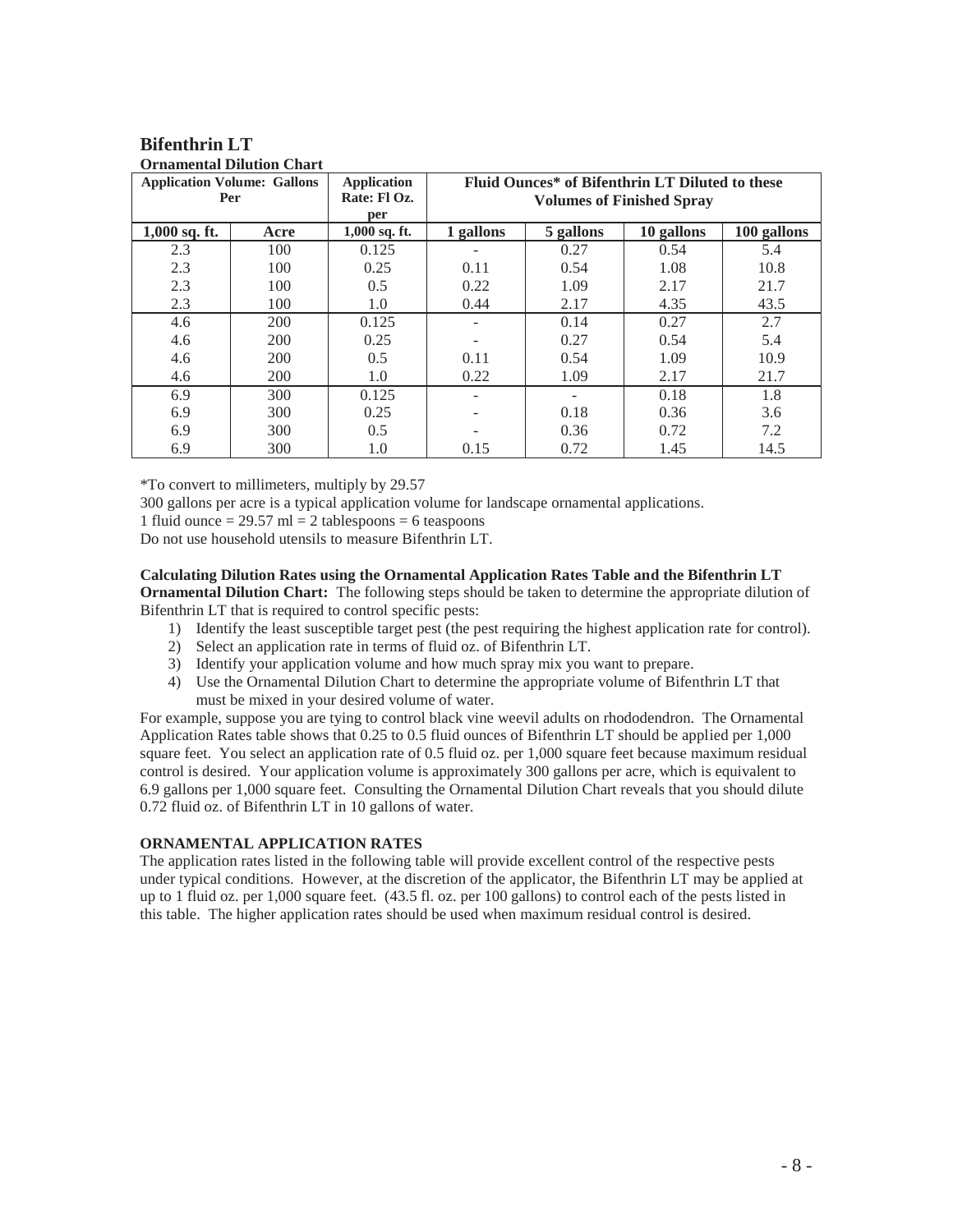| Pest                                          |                                   | <b>Application Rate Bifenthrin LT</b> |  |  |
|-----------------------------------------------|-----------------------------------|---------------------------------------|--|--|
|                                               | Fluid Ounces per 1,000 square ft. | Fluid Ounces per 100 gallons          |  |  |
| Bagworms <sup>12</sup>                        | $0.125 - 0.25$                    | $5.4 - 10.8$                          |  |  |
| Cutworms                                      |                                   |                                       |  |  |
| Elm Leaf Beetles                              |                                   |                                       |  |  |
| Fall Webworms                                 |                                   |                                       |  |  |
| <b>Gypsy Moth Caterpillars</b>                |                                   |                                       |  |  |
| Lace Bugs                                     |                                   |                                       |  |  |
| Leaf Feeding Caterpillars                     |                                   |                                       |  |  |
| Tent Caterpillars                             |                                   |                                       |  |  |
| Adelgids                                      | $0.25 - 0.5$                      | $10.8 - 21.7$                         |  |  |
| Ants                                          |                                   |                                       |  |  |
| Aphids                                        |                                   |                                       |  |  |
| Bees                                          |                                   |                                       |  |  |
| Beet Armyworm                                 |                                   |                                       |  |  |
| Beetles <sup>13</sup>                         |                                   |                                       |  |  |
| <b>Black Vine Weevil (Adults)</b>             |                                   |                                       |  |  |
| <b>Brown Soft Scales</b>                      |                                   |                                       |  |  |
| <b>Broad Mites</b>                            |                                   |                                       |  |  |
| <b>Budworms</b>                               |                                   |                                       |  |  |
| California Red Scale (Crawlers) <sup>13</sup> |                                   |                                       |  |  |
| Centipedes                                    |                                   |                                       |  |  |
| Cicadas                                       |                                   |                                       |  |  |
| Citrus Thrips                                 |                                   |                                       |  |  |
| <b>Clover Mites</b>                           |                                   |                                       |  |  |
| Crickets                                      |                                   |                                       |  |  |
| Diaprepes (Adults)                            |                                   |                                       |  |  |
| Earwigs                                       |                                   |                                       |  |  |
| European Red Mite                             |                                   |                                       |  |  |
| Flea Beetles                                  |                                   |                                       |  |  |
| Fungus Gnats (Adults)                         |                                   |                                       |  |  |
| Grasshoppers                                  |                                   |                                       |  |  |
| Japanese Beetle (Adult)                       |                                   |                                       |  |  |
| Leafhoppers                                   |                                   |                                       |  |  |
| Leafrollers                                   |                                   |                                       |  |  |
| Mealybugs                                     |                                   |                                       |  |  |
| Millipedes                                    |                                   |                                       |  |  |
| Mites                                         |                                   |                                       |  |  |
| Mosquitoes                                    |                                   |                                       |  |  |
| Orchid Weevil                                 |                                   |                                       |  |  |
| Pillbugs                                      |                                   |                                       |  |  |
| Pine Needle Scales (Crawlers) <sup>13</sup>   |                                   |                                       |  |  |
| Plant Bugs (Including Lygus spp.)             |                                   |                                       |  |  |
| Psyllids                                      |                                   |                                       |  |  |
| San Jose Scales (Crawlers) <sup>13</sup>      |                                   |                                       |  |  |
| Scorpions                                     |                                   |                                       |  |  |
| Sowbugs                                       |                                   |                                       |  |  |
| <b>Spider Mites</b>                           |                                   |                                       |  |  |
| Spiders                                       |                                   |                                       |  |  |
| Spittlebugs                                   |                                   |                                       |  |  |
| Thrips                                        |                                   |                                       |  |  |
| Tip Moths                                     |                                   |                                       |  |  |
| Treehoppers<br>Twig Borers <sup>13</sup>      |                                   |                                       |  |  |
|                                               |                                   |                                       |  |  |
| Wasps<br>Weevils <sup>13</sup>                |                                   |                                       |  |  |
|                                               |                                   |                                       |  |  |
| Whiteflies                                    |                                   |                                       |  |  |
| Imported Fire Ants**                          | $0.5 - 1.0$                       | $21.7 - 43.5$                         |  |  |
| Leafminers                                    |                                   |                                       |  |  |
| Pecan Leaf Scorch Mite                        |                                   |                                       |  |  |
| Pine Shoot Beetle (Adults)                    |                                   |                                       |  |  |
| Spider Mites <sup>14</sup>                    |                                   |                                       |  |  |

<sup>12</sup>Bagworms: Apply when larvae begin to hatch and spray larvae directly. Applications when larvae are young will be most effective.

**13Beetles, Scale Crawlers, Twig Borers, and Weevils:** Treat trucks, stems and twigs in addition to plant foliage.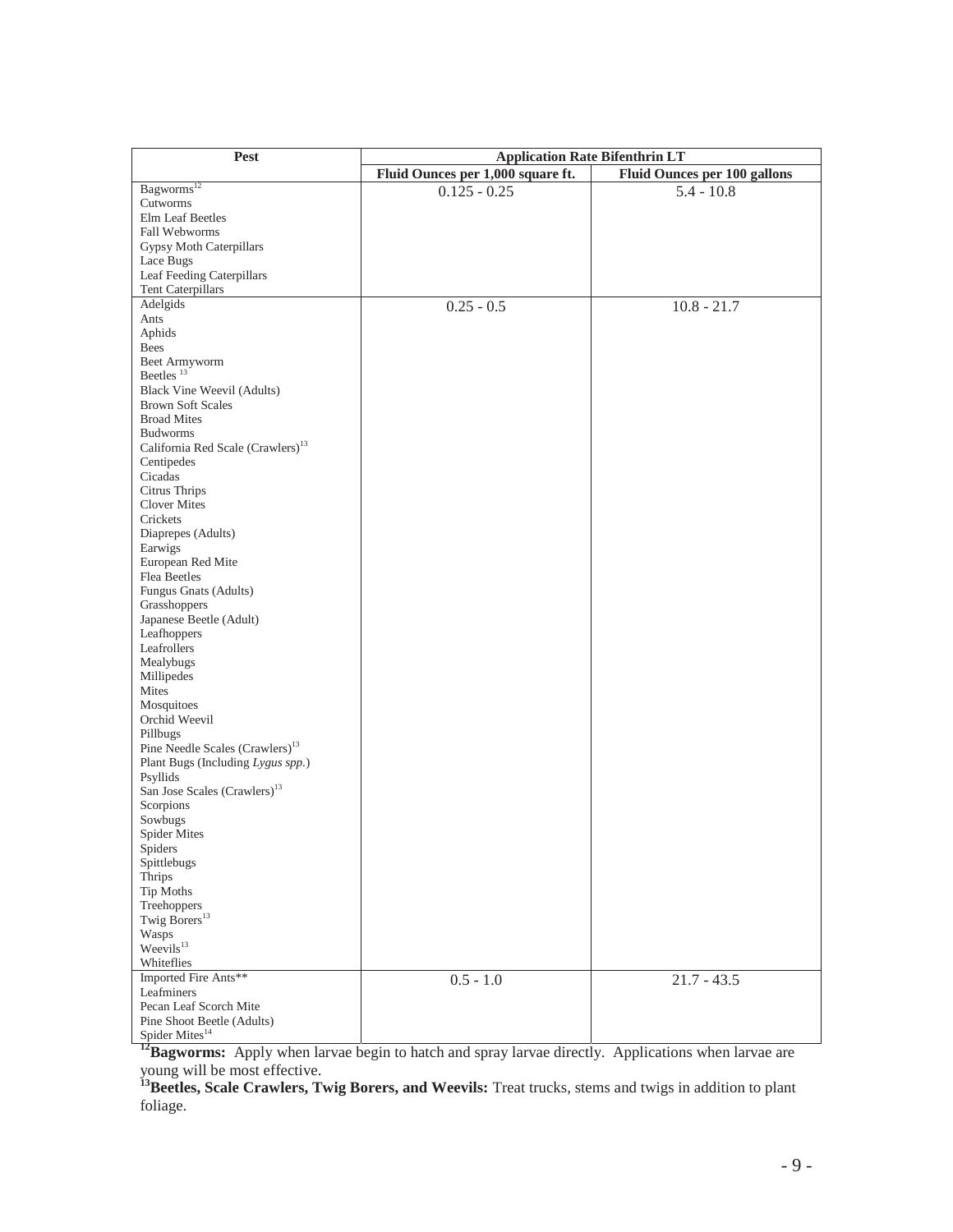<sup>14</sup>Spider Mites: Bifenthrin LT provides optimal twospotted spider mite control when applied during spring to mid-summer. Higher application rates and/or more frequent treatments may be required for acceptable twospotted spider mite control during mid- to late-summer. The addition of a surfactant or horticultural oil may increase the effectiveness of Bifenthrin LT. Combinations of Bifenthrin LT with other registered miticides have also proven effective. Alternately, Bifenthrin LT applications may be rotated with those of other products that have different modes of action in control programs that are designed to manage resistance by twospotted spider mites. Consult your local Cooperative Extension Service for resistance management recommendations in your region. \*\*For foraging ants.

**Pest Control on Outside Surfaces and Around Buildings** 

For control of Ants, Carpenter Ants, Armyworms, Bees, Beetles, Biting Flies, Boxelder Bugs, Centipedes, Chiggers. Chinch Bugs, Clover Mites, Crickets, Cutworms, Dichondra Flea Beetles, Earwigs, Elm Leaf Beetles, Firebrats, Fleas, Flies, Gnats, Grasshoppers, Japanese Beetles, Midges, Millipedes, Mosquitoes, Moths, Roaches (including Cockroaches), Scorpions, Silverfish, Sod Webworms, Sowbugs (Pillbugs), Spider Mites, Spiders (including Black Widow Spiders), Springtails, Ticks (including Brown Dog Ticks), and Wasps.

Apply Bifenthrin LT using a 0.02 to 0.06% suspension as a residual spray to outside surfaces of buildings including exterior siding, foundations, porches, window frames, eaves, patios, garages, refuse dumps, lawns such as grass areas adjacent or around private homes, duplexes, townhouses, condominiums, house trailers, apartment complexes, carports, garages, fence lines, storage sheds, barns, and other residential and non-commercial structures, soil, trunks of woody ornamentals and other areas where pests congregate or have been seen. Use a spray volume of up to 10 gallons of emulsion per 1,000 square feet. Higher application volumes may be used to obtain the desired coverage of dense vegetation or landscaping materials.

**Mixing Directions:** For 0.02% suspension, mix 0.33 fluid oz. of Bifenthrin LT per gallon of water. For 0.06% suspension, mix 1 fluid oz. Bifenthrin LT per gallon of water (1 fluid oz.  $= 2$  tablespoons). Do not use household utensils to measure Bifenthrin LT. Use the higher rates for heavy pest infestation, quicker knockdown or longer residual control. Retreatment may be necessary to achieve and/or maintain control during periods of high pest pressure. Repeat application is necessary only if there are signs of renewed insect activity. Repeat application must be limited to no more than once per seven days. Perimeter Treatment: Apply to a band of soil and vegetation 6 to 10 feet wide around and adjacent to the structure. Also, treat the foundation of the structure to a height of 2 to 3 feet. Apply 0.33 to 1.0 fluid oz. of Bifenthrin LT per 1,000 square feet in sufficient water to provide adequate coverage (refer to Perimeter Application Dilution Chart).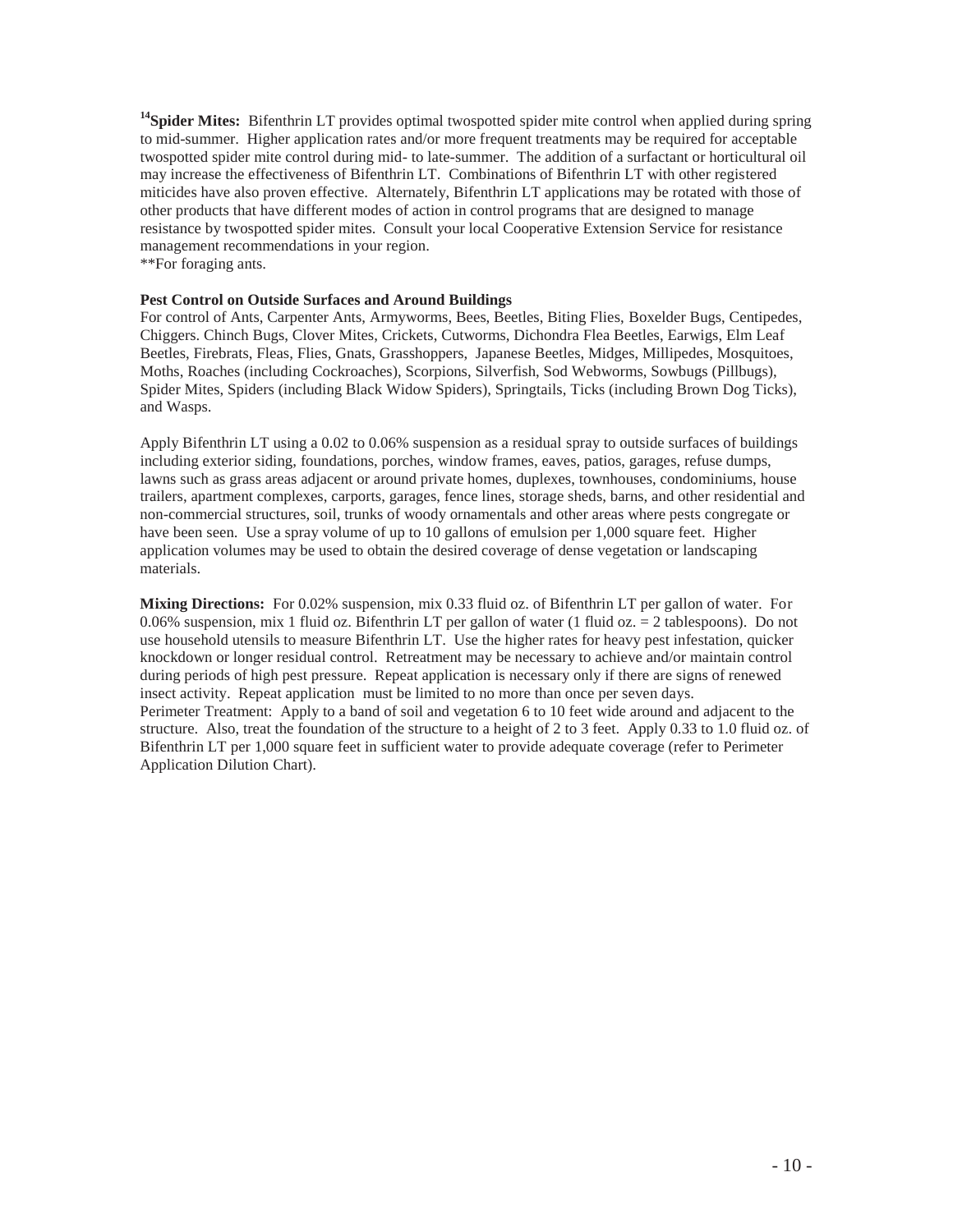| Application                                | <b>Application Rate:</b> | Fluid Ounces* of Bifenthrin LT Diluted to these Volumes of Finished |           |            |             |
|--------------------------------------------|--------------------------|---------------------------------------------------------------------|-----------|------------|-------------|
| Volume:<br>Gallons Per                     | <b>Fluid Ounces Per</b>  | Spray                                                               |           |            |             |
| 1000 sq. ft.                               | 1000 sq. ft.             | 1 gallon                                                            | 5 gallons | 10 gallons | 100 gallons |
|                                            | 0.33                     | 0.33                                                                | 1.67      | 3.33       | 33.3        |
| 1                                          | 0.5                      | 0.5                                                                 | 2.5       | 5.0        | 50.0        |
| 1                                          | 0.67                     | 0.67                                                                | 3.33      | 6.67       | 66.7        |
| 1                                          | 0.75                     | 0.75                                                                | 3.75      | 7.5        | 75.0        |
| 1                                          | 1.0                      | 1.0                                                                 | 5.0       | 10.0       | 100.0       |
| $\overline{2}$                             | 0.33                     | 0.17                                                                | 0.83      | 1.65       | 16.5        |
|                                            | 0.5                      | 0.25                                                                | 1.25      | 2.5        | 25.0        |
| $\begin{array}{c} 2 \\ 2 \\ 2 \end{array}$ | 0.67                     | 0.33                                                                | 1.67      | 3.35       | 33.5        |
|                                            | 0.75                     | 0.38                                                                | 1.88      | 3.75       | 37.5        |
| $\overline{c}$                             | 1.0                      | 0.5                                                                 | 2.5       | 5.0        | 50.0        |
| $\overline{3}$                             | 0.33                     | 0.11                                                                | 0.55      | 1.10       | 11.0        |
|                                            | 0.5                      | 0.17                                                                | 0.83      | 1.67       | 16.7        |
| $\frac{3}{3}$                              | 0.67                     | 0.22                                                                | 1.11      | 2.23       | 22.3        |
| $\overline{3}$                             | 0.75                     | 0.25                                                                | 1.25      | 2.5        | 25.0        |
| 3                                          | 1.0                      | 0.33                                                                | 1.67      | 3.33       | 33.3        |
| $\overline{4}$                             | 0.33                     |                                                                     | 0.41      | 0.83       | 8.3         |
| 4                                          | 0.5                      | 0.13                                                                | 0.63      | 1.25       | 12.5        |
| 4                                          | 0.67                     | 0.17                                                                | 0.84      | 1.67       | 16.7        |
| 4                                          | 0.75                     | 0.19                                                                | 0.94      | 1.88       | 18.8        |
| 4                                          | 1.0                      | 0.25                                                                | 1.25      | 2.5        | 25.0        |
| $\overline{5}$                             | 0.33                     | $\overline{\phantom{a}}$                                            | 0.33      | 0.67       | 6.7         |
| $\begin{array}{c} 5 \\ 5 \\ 5 \end{array}$ | 0.5                      | 0.1                                                                 | 0.5       | 1.0        | 10.0        |
|                                            | 0.67                     | 0.13                                                                | 0.67      | 1.33       | 13.3        |
|                                            | 0.75                     | 0.15                                                                | 0.75      | 1.5        | 15.0        |
| 5                                          | 1.0                      | 0.2                                                                 | 1.0       | 2.0        | 20.0        |
| $\overline{10}$                            | 0.33                     |                                                                     | 0.17      | 0.33       | 3.3         |
| 10                                         | 0.5                      |                                                                     | 0.25      | 0.5        | 5.0         |
| 10                                         | 0.67                     |                                                                     | 0.33      | 0.67       | 6.7         |
| 10                                         | 0.75                     |                                                                     | 0.38      | 0.75       | 7.5         |
| 10                                         | 1.0                      | 0.1                                                                 | 0.5       | 1.0        | 10.0        |

# **Bifenthrin LT Perimeter Application Dilution Chart**

\*To convert to milliliters, multiply by 29.57

1 fluid oz.  $= 29.57$  ml  $= 2$  tablespoons  $= 6$  teaspoons

**Do not use household utensils to measure Bifenthrin LT.** 

**For Ant and Fire Ant Mounds use Bifenthrin LT 0.06% emulsion as Drench Method:** Apply 1-2 gallons of emulsion to each mound area by sprinkling the mound until it is wet and treat a 4 foot diameter circle around the mound. Use the higher volume for mounds larger than 12". For best results, apply in cool weather, such as in early morning or late evening hours, but not in the heat of the day. **Mosquito Control:** Dilute 0.33 to 1.0 fl. oz. of Bifenthrin LT per gallon of water and apply at the rate of one gallon of dilution per 1,000 square feet as a general spray around landscapes, lawn and buildings to control mosquitoes. For higher volume applications, Bifenthrin LT may be diluted at lower concentrations and applied at greater volumes to deliver the desired amount of product per area (refer to the Ornamental or Perimeter Application Dilution Charts).

# **INDOOR USE**

In the home, all food processing surfaces and utensils should be covered during treatment or thoroughly washed before use. Exposed food should be covered or removed. Do not apply a broadcast application to interior surfaces of homes.

For control of ants, bees, beetles, boxelder bugs, centipedes, clothes moths, cockroaches, crickets, earwigs, firebrats, flies, gnats, midges, millipedes, pillbugs, scorpions, silverfish, sowbugs, spiders, ticks, and wasps. Use a 0.02% to 0.06% suspension (0.33 to 1 fluid oz. per gallons of water) for residual pest control in buildings and structures and on modes of transport. Apply either as a crack and crevice, pinstream, spot, coarse, low-pressure spray (25 psi or less) or with a paint brush.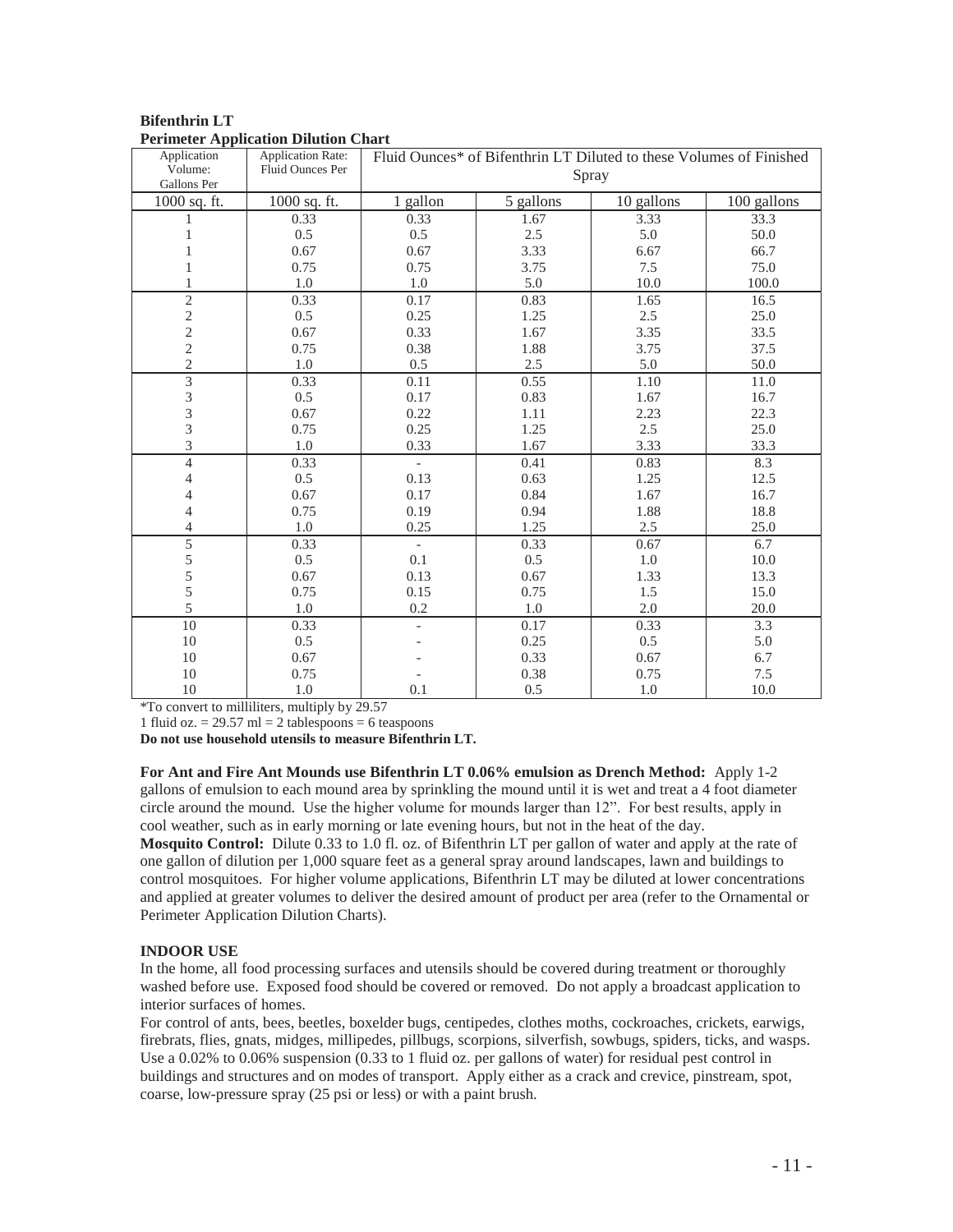**Indoor Treatments:** Apply as a coarse, low pressure, crack and crevice or spot spray to areas where pests hide, such as baseboards, corners, storage areas, closets, around water pipes, doors and windows, attics and eaves, behind and under refrigerators, cabinets, sinks, furnaces, stoves, the underside of shelves, drawers . Do not use as a space spray. Pay particular attention to cracks and crevices.

**Mixing Directions:** See mixing directions in "Pest Control on Outside Surfaces and Around Buildings" section.

Bifenthrin LT is to be diluted with water for spray or brush application. Fill sprayer with the desired volume of water and add Bifenthrin LT. Close and shake before use in order to insure proper mixing. Mix only the amount of solution needed for the application. Retreatment may be necessary to achieve and/or maintain control during periods of high pest pressure. Repeat application is necessary only if there are signs of renewed insect activity. Repeat application must be limited to no more than once per seven days.

**Cockroaches, Crickets, Firebrats, Scorpions, Silverfish, Spiders, and Ticks:** Apply as a coarse, low pressure spray to areas where these pests hide, such as baseboards, corners, storage areas, closets, around water pipes, doors and windows, attics and eaves, behind and under refrigerators, cabinets, sinks, furnaces, and stoves, the underside of shelves, drawers, and similar areas. Pay particular attention to cracks and crevices.

**Ants:** Apply to any trails, around doors and windows and other places where ants may be found. **Bees and Wasps:** Application to nests should be made late in the evening when insects are at rest. Thoroughly spray nest and entrance and surrounding areas where insects alight.

**Boxelder Bugs, Centipedes, Earwigs, Beetles, Millipedes, Pillbugs, and Sowbugs:** Apply around doors and windows and other places where these pests may be found or where they may enter premises. Spray baseboards, storage areas and other locations.

# **FOOD/FEED HANDLING ESTABLISHMENT APPLICATIONS**

Applications of this product are permitted in both food/feed areas and non-food areas of food/feed handling establishments as a general surface, spot, or crack and crevice treatment.

Food/feed handling establishments are defined as places other than private residences in which exposed food/feed is held, processed, prepared or served. Include also are areas for receiving, storing, packing (canning, bottling, wrapping, boxing), preparing, edible waste storage and enclosed processing systems (mills, dairies, edible oils, syrups) of food. Serving areas where food is exposed and the facility is in operation are also considered food areas.

Permitted nonfood/feed areas of use include garbage rooms, lavatories, floor drains (to sewers), entries and vestibules, offices, locker rooms, machine rooms, garages, mop closets and storage (after canning or bottling).

Permitted use sites include: aircraft (Do not use in aircraft cabins), apartment buildings, , bakeries, bottling facilities, breweries, Buses, cafeterias, candy plants, canneries, dairy product processing plants, food manufacturing plants, food processing plants, food service establishments, granaries, grain mills, hospitals, hotels, industrial buildings, laboratories, meat/poultry/egg processing plants, mobile/motor homes, nursing homes, offices, railcars, restaurants, schools, ships, trailers, trucks, vessels, warehouses and wineries.

**General Surface Application:** Do not use this application method in food/feed handling establishments when the facility is in operation or the foods/feeds are exposed. Do not apply directly to food products. Cover or remove all food processing and/or handling equipment during application. After application in food processing plants, bakeries, cafeterias and similar facilities, wash all equipment, benches, shelving and other surfaces which food will contact. Clean food handling or processing equipment and thoroughly rinse with clean fresh water.

**Spot, Crack and Crevice Application:** Spot or crack and crevice applications may be made while the facility is in operation; however, food should be covered or removed from area being treated. Do not apply directly to food.

#### **Foam Applications**

Bifenthrin LT termiticide/insecticide may be converted to foam and used to treat structural voids. Dilute 0.33 to 1.0 fluid oz. of Bifenthrin LT per gallon of water and add the manufacturers recommended volume of foaming agent to produce a 0.02 to 0.06 percent foam concentration. Verify before treatment that the foaming agent is compatible with Bifenthrin LT.

#### **TERMITE CONTROL (ABOVE GROUND ONLY)**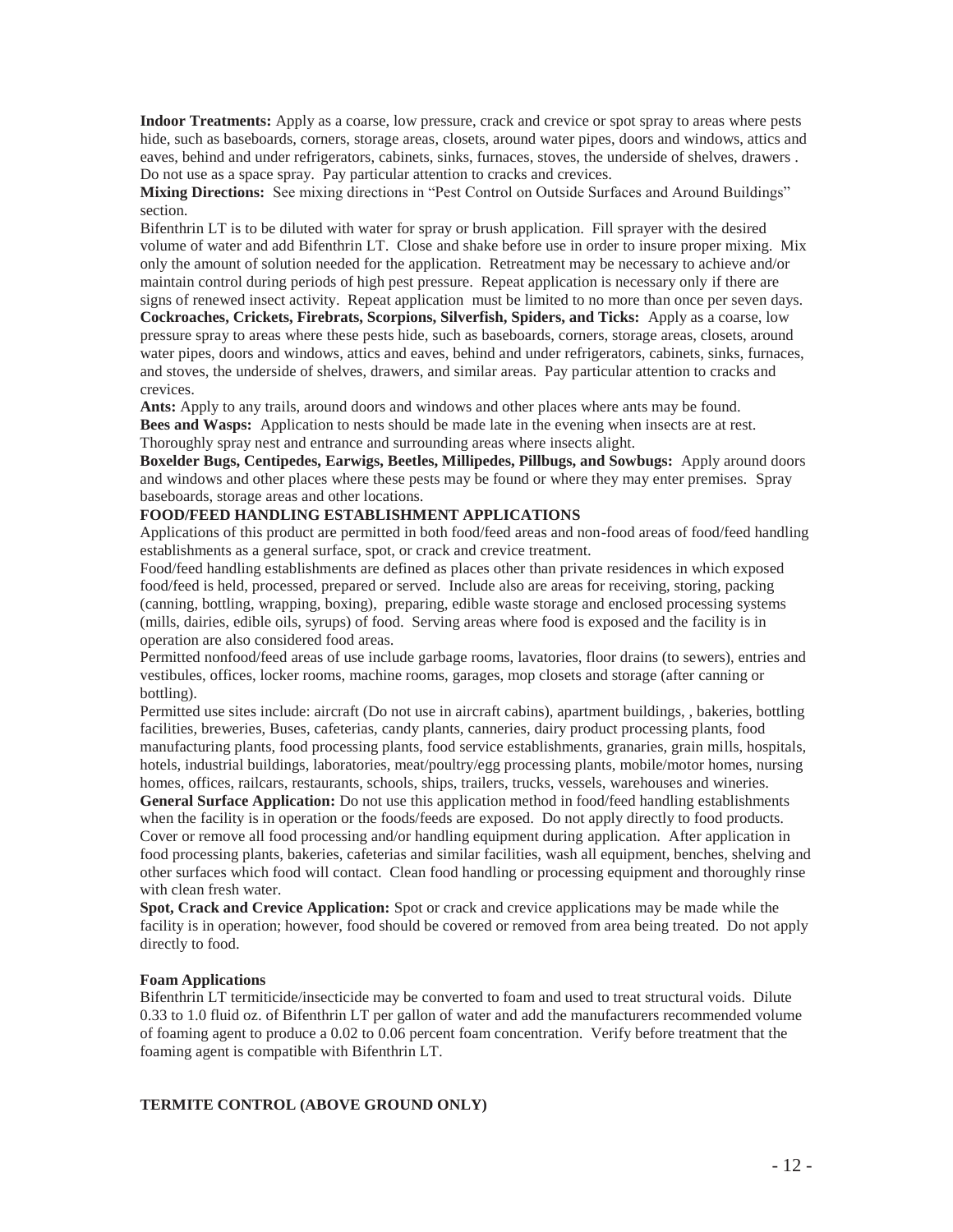The purpose of the applications described below is to kill termite workers or winged reproductives that may be present at the time or treatment. These applications are intended as supplements to, and not substitutes for, mechanical alteration, soil treatment or foundation treatment.

To control exposed workers and winged reproductive termites in localized areas, dilute 1.0 fluid ounce of Bifenthrin LT per gallon of water and apply as a course fan spray at the rate of one gallon per 1,000 square feet to attics, crawl spaces, unfinished basements and other void areas. Treat swarming termites as well as the areas in which they congregate.

To control above-ground termites in localized areas of infested wood, dilute 1.0 fluid oz. of Bifenthrin LT per gallon of water and apply as a liquid or foam to voids and galleries in damaged wood as well as to spaces between wooden structural members and between the sill plate and foundation where wood is vulnerable to attack. Applications may be made to inaccessible areas by drilling and then injecting the dilution or foam, with a suitable directional injector, into damaged wood or wall voids. All treatment holes drilled in construction elements in commonly occupied areas of structures should be securely plugged after treatment.

To control termite carton nests in building voids, dilute 1.0 fluid oz. of Bifenthrin LT per gallon of water and apply as liquid or foam using a pointed injection tool. Multiple injection points and varying depths of injection may be necessary to achieve control. When possible, the carton nest material should be removed from the building void after treatment.

# **ANT CONTROL**

**Nuisance Ants Indoors:** For best results, locate and treat ant nests. Dilute 0.5 to 1.0 fluid oz. of Bifenthrin LT per gallon of water and apply at the rate of one gallon of dilution per 1,000 square feet as a general surface, crack and crevice or spot treatment to areas where ants have been observed or are expected to forage. These areas include, but are not limited to, baseboards, in and behind cabinets, under and behind dishwashers, furnaces, refrigerators, sinks and stoves, around pipes, cracks and crevices and in corners. Particular attention should be given to treating entry points into the home or premises such as around doors and windows. When using Bifenthrin LT in combination with baits, apply Bifenthrin LT as instructed above, and use baits in other areas that have not been treated with Bifenthrin LT.

**Nuisance Ants Outdoors:** For best results, locate and treat ant nests. Apply Bifenthrin LT to ant trails around doors and windows and other places where ants have been observed or are expected to forage. Apply a perimeter treatment using either low or high volume applications described in the "Pest Control on Outside Surfaces and Around Buildings" section of this label. The higher dilutions and/or application volumes, as well as more frequent applications, may be necessary when treating concrete surfaces for ant control. Maximum control is generally achieved using the following procedure:

- 1. Treat non-porous surfaces with low volume applications using 0.5 to 1.0 fluid oz. of Bifenthrin LT per gallon of water and applying this dilution at the rate of one gallon per 1,000 square feet.
- 2. Treat porous surfaces and vegetation with high volume applications using dilutions that are calculated to deliver 0.5 to 1.0 fluid oz. of Bifenthrin LT per 1,000 square feet (refer to the Ornamental and Perimeter Application Dilution Charts).
- 3. For maximum residual control, dilute 0.5 to 1.0 fluid oz. of Bifenthrin LT per gallon of water and apply at a rate of up to 10 gallons of dilution per 1,000 square feet.

**Carpenter Ants Indoors:** Dilute 0.5 to 1.0 fluid oz. of Bifenthrin LT per gallon of water and apply at the rate of one gallon of dilution per 1,000 square feet as a general surface, crack and crevice or spot treatment to areas where carpenter ants have been observed or are expected to forage. These areas include baseboards, in and behind cabinets, under and behind dishwashers, furnaces, refrigerators, sinks, and stoves, around pipes, cracks and crevices, and in corners. Particular attention should be given to treating entry points into the home or premises such as around doors and windows. Spray or foam into cracks into crevices or dill holes and spray, mist or foam into voids where carpenter ants or their nests are present. When using Bifenthrin LT in combination with baits, apply Bifenthrin LT as instructed above, and use baits in other areas that have not been treated with Bifenthrin LT.

**Carpenter Ants Outdoors:** Apply Bifenthrin LT to carpenter ant trails around doors and windows and other places where carpenter ants have been observed or are expected to forage. For best results, locate and treat carpenter ant nests. Apply a perimeter treatment using either low or high volume applications described in the "Pest Control on Outside Surfaces and Around Buildings" section of this label. The higher dilutions and/or application volumes, as well as more frequent applications, may be necessary when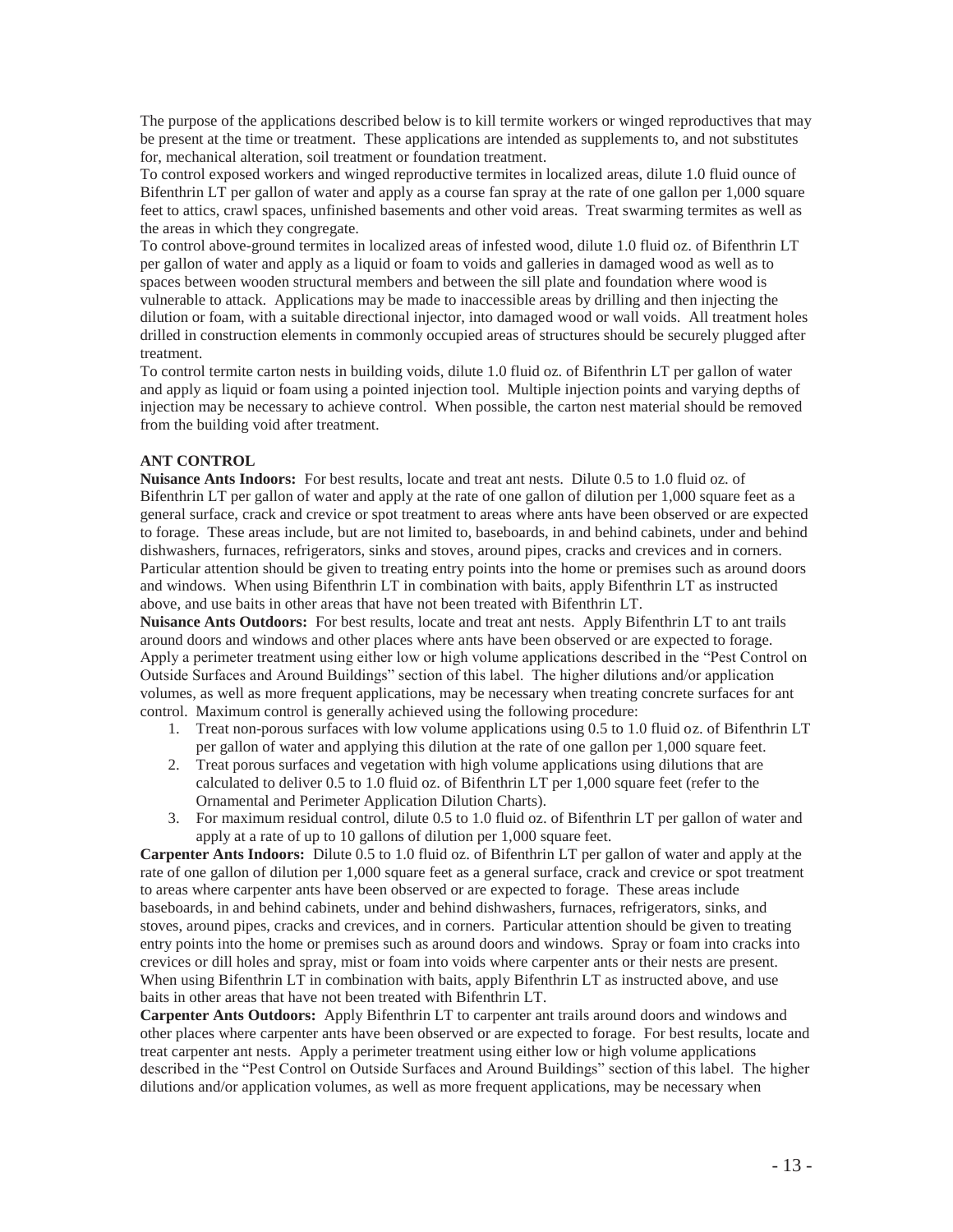treating concrete surfaces for carpenter ant control. Maximum control is generally achieved using the following procedure:

- 1. Treat non-porous surfaces with low volume applications using 0.5 to 1.0 fluid oz. of Bifenthrin LT per gallon of water and applying this dilution at the rate of one gallon per 1,000 square feet.
- 2. Treat the trunks of trees that have carpenter ant trails, or upon which carpenter ants are foraging, using 0.5 to 1.0 fl. oz. of Bifenthrin LT per gallon of water and applying this dilution to thoroughly wet the bark from the base of the tree to as high as possible on the trunk
- 3. Treat porous surfaces and vegetation with high volume applications using dilutions that are calculated to deliver 0.5 to 1.0 fluid oz. of Bifenthrin LT per 1,000 square feet (refer to the Ornamental and Perimeter Application Dilution Charts)
- 4. For maximum residual control, dilute 0.5 to 1.0 fluid oz. of Bifenthrin LT per gallon of water and apply at a rate of up to 10 gallons of dilution per 1,000.

To control carpenter ants inside trees, utility poles, fencing or deck materials and similar structural members, drill to locate the interior infested cavity and inject or foam a 0.06% dilution (1.0 fl. oz. of Bifenthrin LT per gallon of water) into the cavity using a sufficient volume and an appropriate treatment tool with a splash-back guard.

**To control carpenter ants that are tunneling in the soil, dilute 0.5 to 1.0 fluid ounces of Bifenthrin LT per gallon of water and apply as a drench or inject the dilution or foam at intervals of 8 to 12 inches. Establish a uniform vertical barrier at the edges of walls, driveways or other hard surfaces where ants are tunneling beneath the surfaces.** 

For wood piles and stored lumber apply a 0.06% emulsion. Use a hose-end sprayer or sprinkling can to deliver a coarse drenching spray. Treated wood can be burned or used for lumber one month after treatment. Do not use in structures.

To protect firewood from carpenter ants (and termites), dilute 1.0 fluid oz. of Bifenthrin LT per gallon of water and apply to the soil beneath where the firewood will be stacked at the rate of one gallon of dilution per 8 square feet. DO NOT treat firewood with this product.

# **Attention**

Do not allow people or pets on treated surfaces until spray has dried

Let surfaces dry before allowing people and pets to contact surfaces.

Do not treat pets with this product.

Do not apply this pesticide when classrooms are in use.

Do not apply this pesticide in occupied patient rooms, or in any rooms occupied by the infirm, elderly or children for extended periods of time.

Bifenthrin LT will not stain or damage any surface that water alone will not stain or damage. Do not apply water-based dilutions of Bifenthrin LT to electrical equipment because of possible shock hazard.

Application equipment that delivers low volume treatments, such as the Micro-Injector® or Actisol® applicators, may also be used to make crack and crevice, deep harborage, spot and general surface treatments of Bifenthrin LT.

Do not apply this product in livestock buildings (barns).